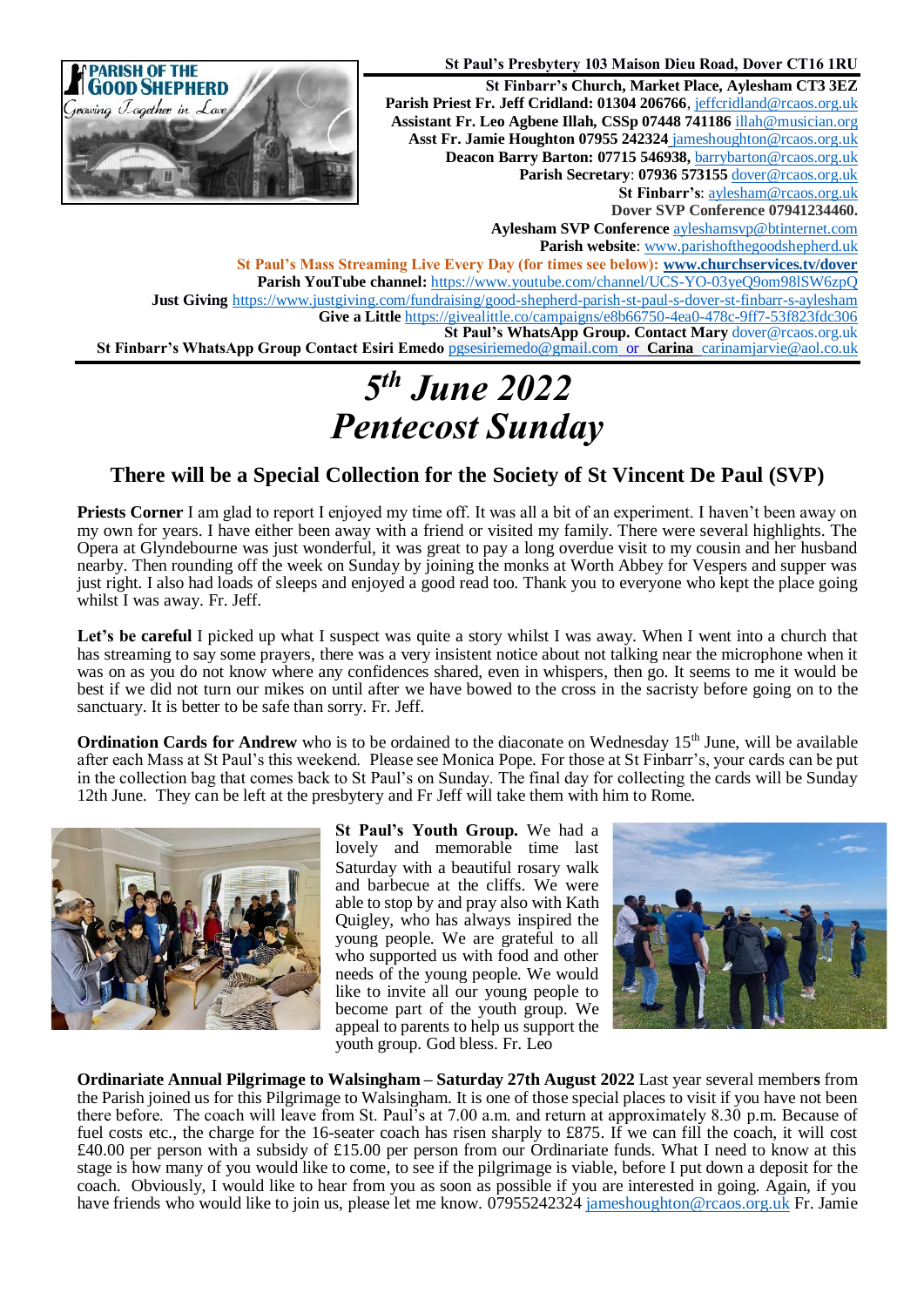Please pray for Theresa Walker, who died recently. Theresa's Funeral Mass will be at St Paul's on 24<sup>th</sup> June at 11am. May She Rest in Peace and Rise in Glory.

**Cheerio Marshall**. We would like to say a very big thank you to everyone, too many to mention, for their part in giving my Dad the best send-off EVER. St Paul's looked AMAZING, so clean and shiny, full of such beautiful flowers, with amazing music and singing, and packed with family and friends. The service was absolutely 'spot on' and the reception was fun. THANK YOU ALL, you are truly awesome, and VERY special people. Every blessing. Sue & Barry

**CTiD Open Meeting 7pm, Thursday 9th June 2022, Dover Baptist Church.** Everyone Welcome. Yes, all Christians not just clergy and church leaders! Refreshments provided. Come and hear speakers from: Dover Outreach Centre, Dover District Council and Dover Foodbank. For more information, full agenda, minutes of previous meeting please email Hazel Groves CTiD Secretary; [ctid.secretary@gmail.com](mailto:ctid.secretary@gmail.com)

**The Next Bible Study** will take place on Thursday June 9th after the 10am Mass and be followed by the rosary.

**Next Weekend there will be a second collection for The Catholic Trust for England and Wales** CaTEW supports the legal, financial and charitable activities of the Bishops' Conference. This collection provides the Bishops of England and Wales with the revenue necessary for the central administration of the Church in this country.

**From Andrea Rees.** On last week's newsletter there was a Mass request for Andrea Rees, with St Edmunds school for the morning Mass. I don't know who made the Mass request, but I want to say thank you for thinking of me. The Mass request meant a lot to me. God bless you, Andrea Rees.

**Archdiocese of Southwark 2022 Spring Assembly** by the Justice and Peace Commission on Saturday 25th June 2022 at St Paul Catholic Church, Dover, Kent CT16 1RU. Preceded by Mass at 10.00am at St Edmunds Chapel, Dover CT16 1BB. Registration 10.40am. Programme 11am to 4pm. Entitled: Caught in the Act: Tackling the injustice of the Nationality and Borders Act: removal to Rwanda and difficulties for Ukrainians in the UK. Everyone welcome. Entrance is free. Lunch provided. Donations suggested. Email: [jpiccontact@rcaos.org.uk](mailto:jpiccontact@rcaos.org.uk) or just turn up.

**SVP - St Paul's Conference**. We at St Paul's SVP have been active in this parish for over forty years and in that time, we have helped many of our parishioners and their families and friends. If you know of anyone that we can assist in any way, please contact us on 01304 365326 or 01304 268400. All calls are kept confidential. New members always welcome and an hour or two a week of your time much appreciated. Love your God, love your neighbour. That is what we do.



During this week the Foodbank will be reopening the 2 distribution centres at The Beacon Church and The One Church. A special delivery service will be provided on one day only for **TOOCD211K** anyone who is disabled or for good reason cannot visit one of the distribution centres. I propose to restart collection of donations from St Paul's Church in July, so these can be left for the weekend 30th/31st July and I will take them to the warehouse on Tuesday 2nd August.

The future donation weekends will be 27th/28th August, 24th/25th September, 29th/30th October, 26th/27th November and 17th/18th December. The demand for the Foodbank continues to increase, so stocks are becoming low in some areas. However, it continues, along with The Pantry and Outreach Centre/Sunrise Cafe, to provide much needed help to many local people. The most needed items are as follows: - Fruit Juice (stocks are very low), Noodles (stocks are very low), UHT Milk, Soap, shower gel, Biscuits, Squash, Coffee and Tea, Nappies sizes 5 and 6. All other non - perishable food items are happily accepted. The Foodbank are extremely grateful for all donations. Len Stevens

**Parish writers** This is a reminder. We are hoping for submissions for a creative writing book or booklet: a poem, a short story, a description, memories, reflections, thoughts, an experience. There are undoubtedly talents to be discovered. If you feel you can't write in English, write in your original language, and we will find a translator for you. Please. You have nothing to lose, and maybe something lasting to gain. Jeremy Rowe. [collaborative.direct@btinternet.com](mailto:collaborative.direct@btinternet.com)

#### **Please Pray for those who are unwell:**

**At St Finbarr'**s: Mrs T. Phillipson, Esiri Emedo, Charlie Golden, Tina Isaacs, Ray Deverson, Lucy Purbrick, Amanda Dennis, Jadon Michael Kalp, Denise Mastro, Tara Conklin, Jamie Chitwood.

**At St Paul's**: Neil Stevens, Joyce Nix, Gail White, Edward McCue Jnr; Jessica Robinson, Bailey Turner, Patrick McMenamin, Peggy Merrell, Ryan Whittall, Denise Bishop, Sean O'Regan, Iris (Tilly) Ball, Jean Ann Dowle, Norman and Nina Woolhouse, Ted Peel, Christopher Browne, Angela, Ellen McGurk, Helen Davies, Chris Francis, Alice Wilson, Angela Henbrey, Madison Woodall, Julie Balston, Elisa Gomez Melero, Ann Tomalak, Cathy Huntley, Mary Nelson, Emin Jain, Pat Sherratt & Chris Roy. —<br>—<br><br><br><br><br><br><br><br><br><br><br><br><br><br><br><br><br><br>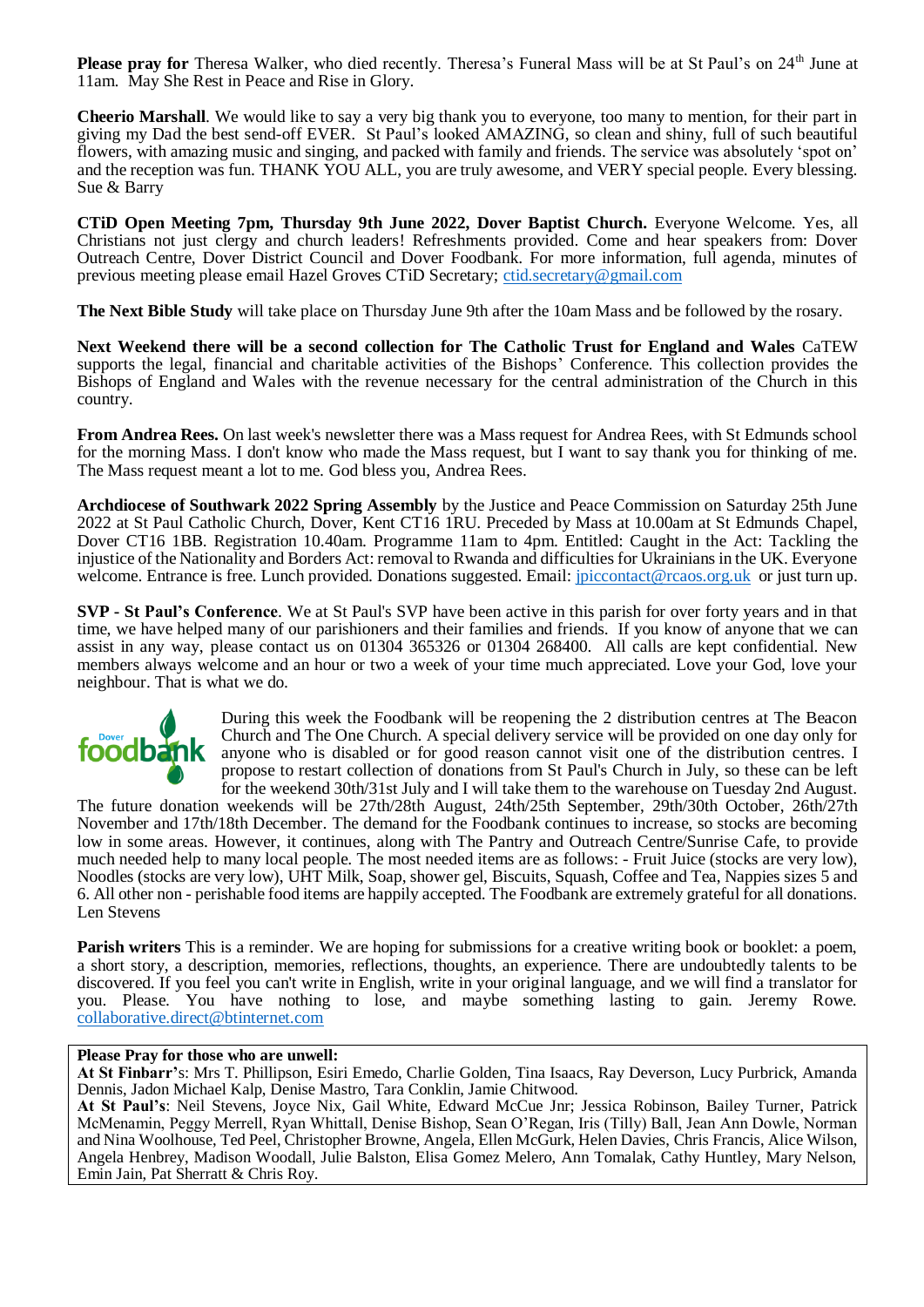# **Readings for Sunday 5th June 2022**

# First reading **Acts** 2:1-11

*They were all filled with the Holy Spirit and began to speak*

When Pentecost day came round, they had all met in one room, when suddenly they heard what sounded like a powerful wind from heaven, the noise of which filled the entire house in which they were sitting; and something appeared to them that seemed like tongues of fire; these separated and came to rest on the head of each of them. They were all filled with the Holy Spirit and began to speak foreign languages as the Spirit gave them the gift of speech. Now there were devout men living in Jerusalem from every nation under heaven, and at this sound they all assembled, each one bewildered to hear these men speaking his own language. They were amazed and astonished. 'Surely' they said 'all these men speaking are Galileans? How does it happen that each of us hears them in his own native language? Parthians, Medes and Elamites; people from Mesopotamia, Judaea and Cappadocia, Pontus and Asia, Phrygia and Pamphylia, Egypt and the parts of Libya round Cyrene; as well as visitors from Rome – Jews and proselytes alike – Cretans and Arabs; we hear them preaching in our own language about the marvels of God.'

### **Responsorial Psalm 103(104):1,24,29-31,34 Send forth your Spirit, O Lord, and renew the face of the earth.**

# **Second Reading 1 Corinthians 12: 3-7, 12-13**

Therefore, I want you to understand that no one speaking by the Spirit of God ever says, "Jesus be cursed!" and no one can say "Jesus is Lord" except by the Holy Spirit. Now there are varieties of gifts, but the same Spirit; and there are varieties of service, but the same Lord; and there are varieties of working, but it is the same God who inspires them all in everyone. To each is given the manifestation of the Spirit for the common good. For just as the body is one and has many members, and all the members of the body, though many, are one body, so it is with Christ. For by one Spirit, we were all baptized into one body -- Jews or Greeks, slaves or free -- and all were made to drink of one Spirit.

#### **Sequence**

Veni, sancte Spiritus Holy Spirit, Lord of Light, From the clear celestial height Thy pure beaming radiance give.

Come, thou Father of the poor, Come with treasures which endure Come, thou light of all that live!

Thou, of all consolers best, Thou, the soul's delightful guest, Dost refreshing peace bestow

Thou in toil art comfort sweet Pleasant coolness in the heat Solace in the midst of woe.

Light immortal, light divine, Visit thou these hearts of thine, And our inmost being fill: If thou take thy grace away,

Nothing pure in man will stay All his good is turned to ill.

Heal our wounds, our strength renews On our dryness pour thy dew Wash the stains of guilt away:

Bend the stubborn heart and will Melt the frozen, warm the chill Guide the steps that go astray.

Thou, on us who evermore Thee confess and thee adore, With thy sevenfold gifts descend:

Give us comfort when we die Give us life with thee on high Give us joys that never end.

### **Gospel Acclamation**

**Alleluia, alleluia! Come, Holy Spirit, fill the hearts of your faithful and kindle in them the fire of your love. Alleluia!**

#### **Gospel John 20: 19-23**

On the evening of that day, the first day of the week, the doors being shut where the disciples were, for fear of the Jews, Jesus came and stood among them and said to them, "Peace be with you." When he had said this, he showed them his hands and his side. Then the disciples were glad when they saw the Lord. Jesus said to them again, "Peace be with you. As the Father has sent me, even so I send you." And when he had said this, he breathed on them, and said to them, "Receive the Holy Spirit. If you forgive the sins of any, they are forgiven; if you retain the sins of any, they are retained."

# **Act of Spiritual Communion**

**My Jesus, I believe that You are present in the Most Holy Sacrament. I love You above all things and I desire to receive You into my soul. Since I cannot at this moment receive You sacramentally, come spiritually into my heart. I embrace You as if You were already there and unite myself wholly to You. Never permit me to be separated from You. Amen**

#### **A Prayer for Ukraine**

**Loving and merciful God, we pray for the people of Ukraine, for all those suffering or afraid, that you will be close to them and protect them. We pray for world leaders, for compassion, strength and wisdom to guide their choices. We pray for the world that in this moment of crisis, we may reach out in solidarity to our brothers and sisters in need. May we walk in your ways so that peace and justice become a reality for the people of Ukraine and all the World. Amen**

# **Please Pray for those whose anniversaries occur at this time:**

**At St Finbarr's:** Mary Dunleavy Hilton, Thomas Doyle, Teresa Veronica Hunt, Margaret Devereux, Maurice Anthony Crane, Franciscae Xavierae Brigham, Stanley Herve, Gloria Rogers.

**At St Paul's:** Una Graddon, Vera Fletcher, Orlando Vasquez, Betty Brennan, Margaret (Margo) Mackie, Julia Gillan, Thomas Lear, Edward Pitloon, Fr Derek Summers OSB, Patrick (Pat) O'Kane, John Clarke, Gertrude & Peter Marples, Patricia Joan Wells, Tony O'Reilly, Dudley Michael Wilmshurst, Dennis McGeeney, Kim Young, Joseph Dodd.